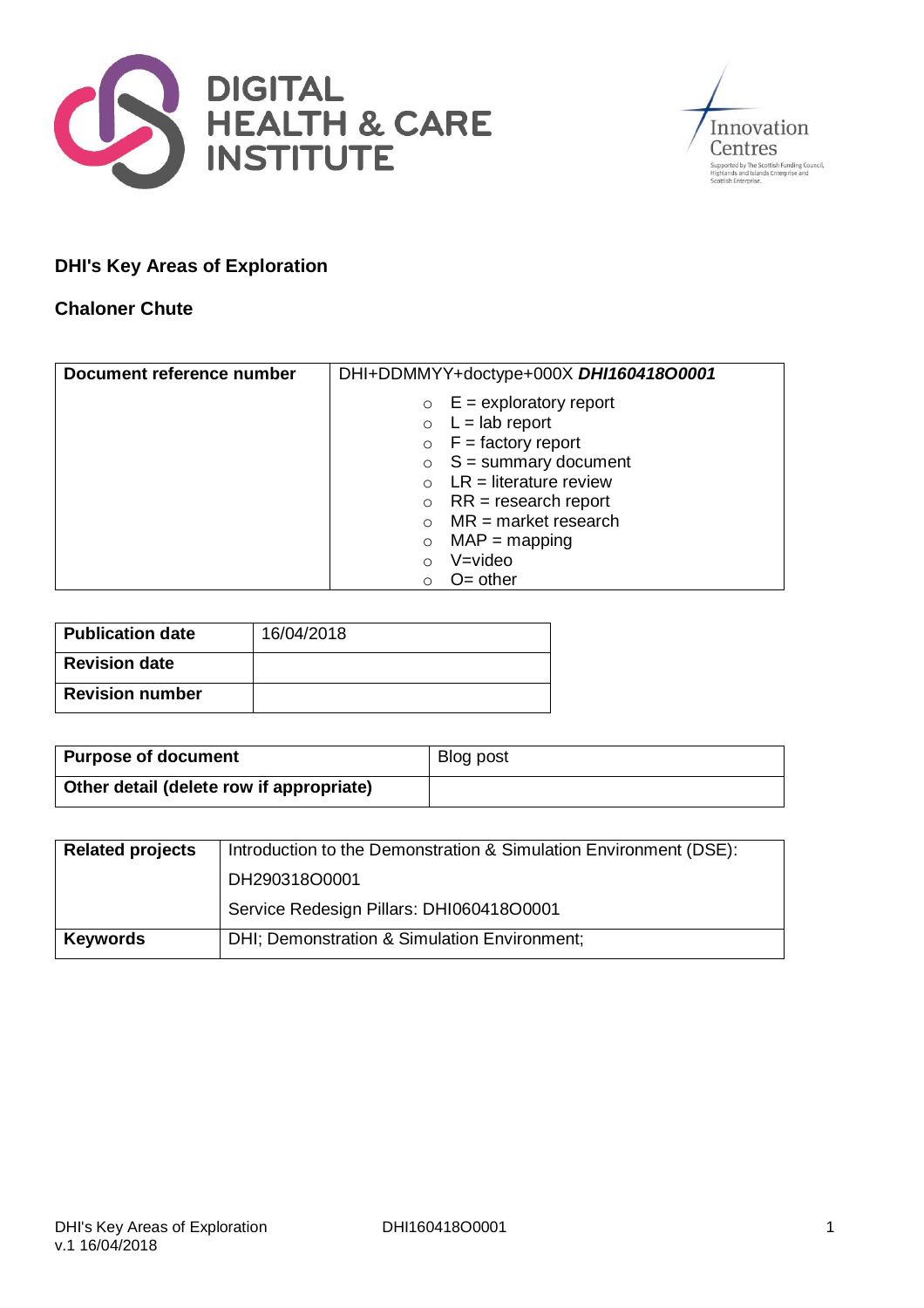



#### **DHI's Key Areas of Exploration**

**Chaloner Chute**

#### **Key areas of exploration: DHI challenge model**

Through all of its Scottish Government sponsored challenges, DHI is exploring the following questions.

### **How can services be redesigned from the outset to be citizen centred, accessible and usable?**

DHI is in the scoping stage of a challenge titled the 'Future of Care', which looks at how new types of digital data sharing, communication and coordination can support the delivery of 'citizen centred' and 'integrated' health and care objectives. It will draw use cases from DHI's other challenges to ensure solutions can be deployed across many different types of services.

## **How can this be balanced with system requirements such as population health risk management, information governance and commercial sustainability?**

All DHI challenges will explore this balance. In particular, we are initiating our **Next [Generation](http://dhi-scotland.com/next-generation-asthma-care/) [Asthma](http://dhi-scotland.com/next-generation-asthma-care/)** challenge in partnership with **[Asthma](https://www.asthma.org.uk/get-involved/campaigns/our-policy-work/technology-enabled-asthma-management/) UK**. This will further develop DHI's delivery model, by blending a co-design approach with some of the new types of market capability explored in our Demonstration and Simulation Environment. It will look at how Asthma care can use citizen-generated inhaler and lifestyle data to develop personalised and predictive approaches, while also powering data driven population health management capabilities.

# **How can a broad range of stakeholders across Scotland be engaged to approach the challenge and deliver a response 'Once for Scotland'?**

Our **[SCOTCAP](http://dhi-scotland.com/transforming-gastroenterology-services-through-remote-imaging/)** and **[AF](http://dhi-scotland.com/stroke-reduction-by-digital-atrial-fibrillation-detection/)** challenges have both been accepted into the Scottish Government **[Modern](http://www.gov.scot/Publications/2017/09/9165) Outpatient [Programme](http://www.gov.scot/Publications/2017/09/9165)**. DHI is working at a National level and bringing together multiple health boards for these challenges to support adoption at scale.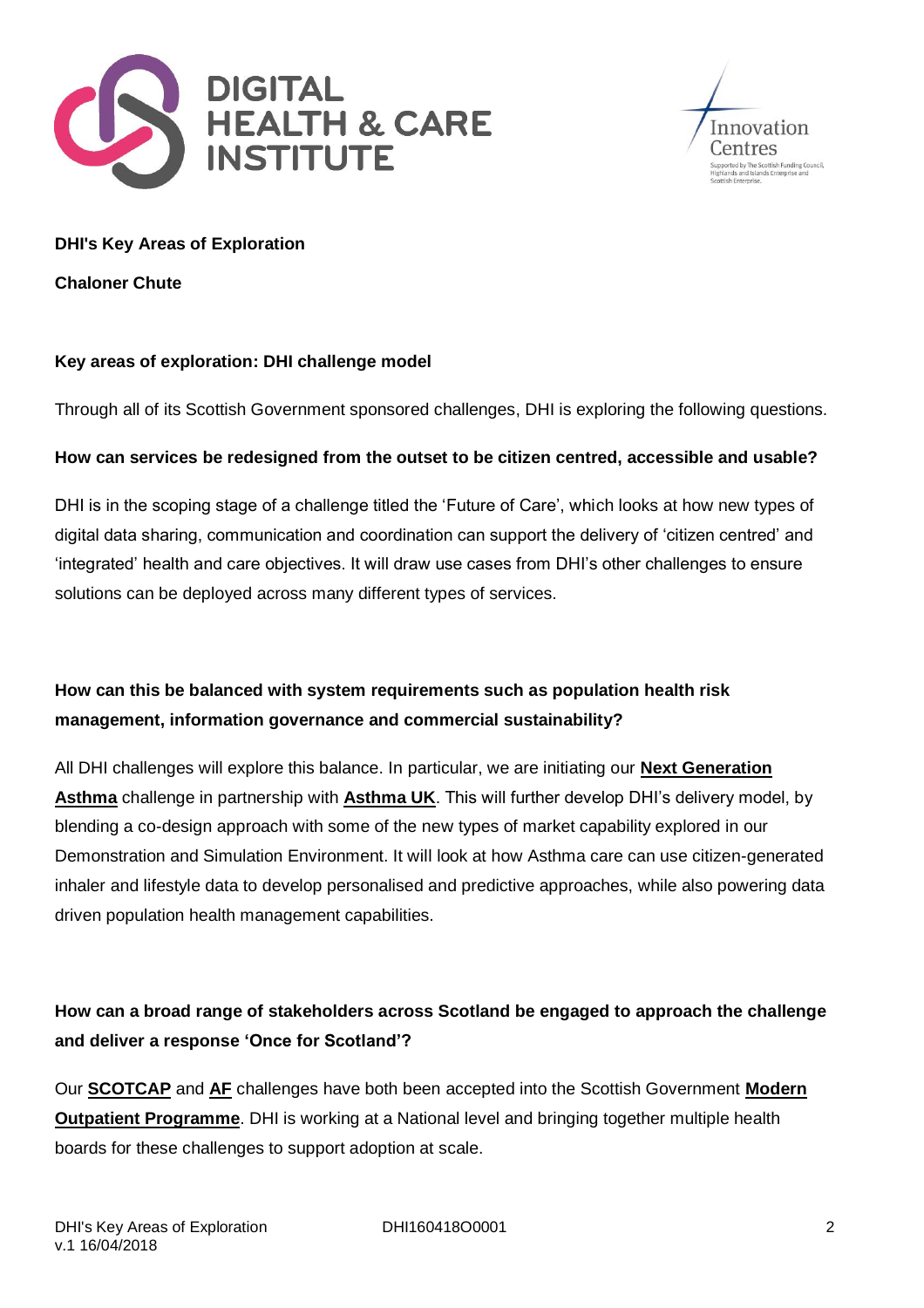



## **How can developmental procurement be used to smooth the path from R&D to deployment for the digital products and services supporting the new digital health and care service?**

DHI is working with procurement teams in the Scottish Government, NHS National Services Scotland and the Enterprise Agencies to allow Scotland to 'procure innovation'. The DHI SCOTCAP will pioneer this 'Innovation Partnership' approach, allowing a competitive R&D process to result in the setting up of a procurement framework. This is distinct from other innovation work that uses pre-commercial procurement – meaning those businesses contributing to innovation have no resulting route to deployment at scale.

### **Key areas of exploration: DHI demonstration & simulation environment**

DHI is undertaking proof of concept development to support the interoperability of digital health and care systems. Key questions to be explored include:

#### **How can the citizen actively manage their own data to activate services on their own terms?**

DHI is providing several digital platforms to support its health and care partners to innovate. These platforms are provided to act as 'proxies' for what the market will be able to offer. Specifically, to support co-management of care, there are two platforms of note.

- The first is a **Data Exchange Layer** powered by Storm ID's Lenus platform. This is a product / business agnostic open platform that lets a citizen aggregate and consent to sharing of their own data from connected apps. It offers the ability to discover or build services on top of the platform to take advantage of these new data flows.
- The second s a **Personal Data Store –** powered by Mydex CIC. This is also an open platform that lets the citizen hold and port their own data from a variety of sources (including non-healthcare). It gives a structured, consent driven 'third option' for how to handle data – outside of the control of either government or corporate providers.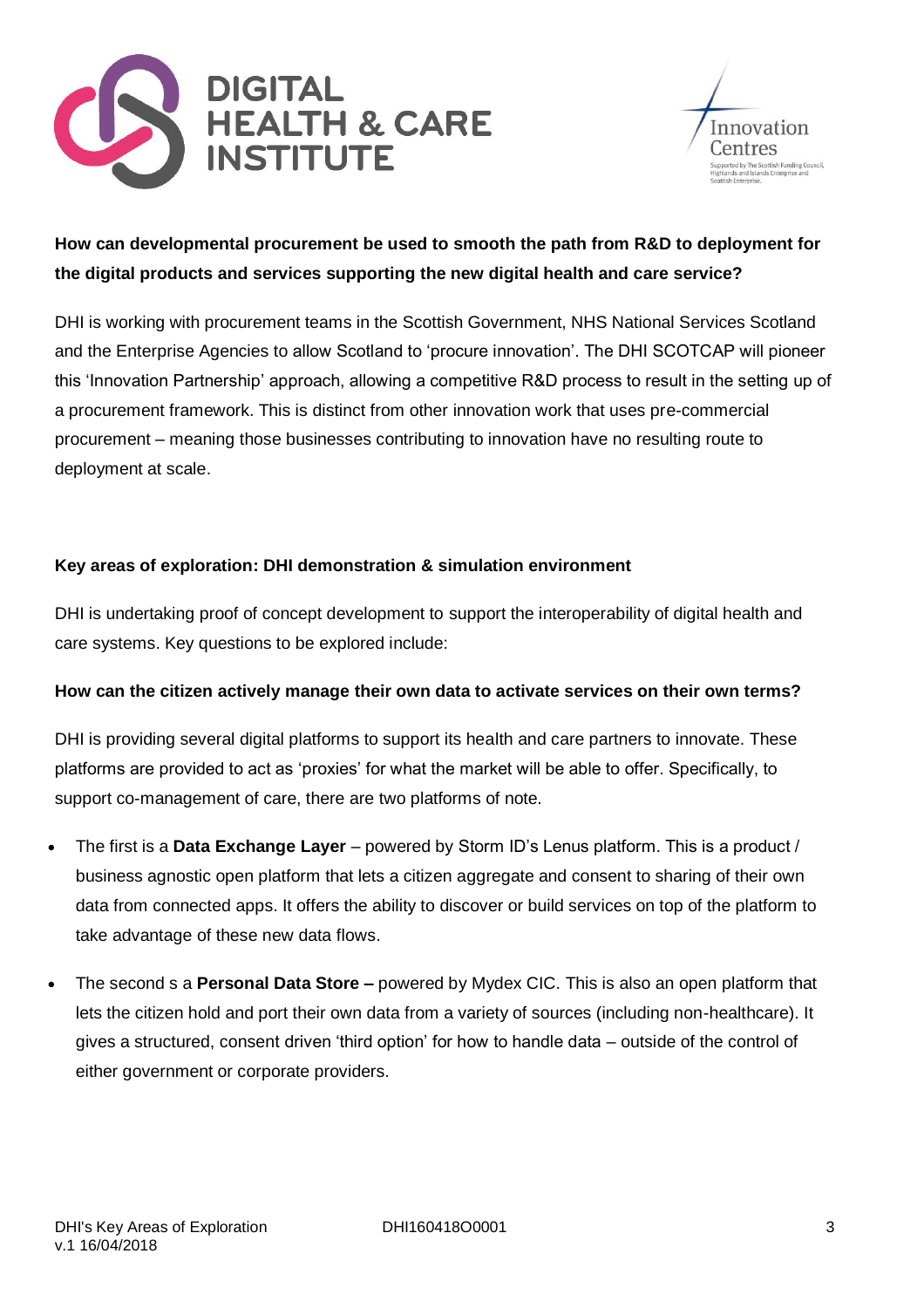



## **How can we connect, trust and scale a more passive, seamless and cheap set of technologies to gather data?**

DHI is scoping work to answer these questions

with **[Censis](https://censis.org.uk/)**, **[Napier](https://www.napier.ac.uk/)**, **[Capita](http://www.capita.com/)**, **[Sigfox](https://www.sigfox.com/en)** / **[LoRa](https://www.lora-alliance.org/)** companies, SMEs looking to deliver home monitoring and several sheltered housing providers. The objective is to give the citizen the ability to activate these types of self-monitoring services early. Solutions must be easy to distribute, low-cost, low-stigma, frictionless, low maintenance and as passive as possible. The confluence of consumer smart home technology, low power networking and consent-based data sharing architecture makes this possible.

## **How can citizen and system curated data be used together to support new predictive and comanagement-based health and care services?**

DHI has begun a collaboration with the Scottish Health & Social Care Portal team to explore this. **[Atos](https://atos.net/en/)** will provide an API-based integration platform capable of integrating various clinical systems, so the citizen can interact with their clinical record. DHI is then bridging into this point of integration using the consumer platforms provided by Storm ID, Sitekit and Mydex CIC. Using hypertension and frailty use cases (**[highlighted](http://dhi-scotland.com/news/2018/april/service-redesign-pillars/) in the previous blog post**), we will explore how to blend the data sets to allow the citizen to better co-manage their own care.

# **How can emerging capabilities fundamentally change the basic business model to support commercially sustainable services?**

DHI is currently developing new business models based on emerging technologies with SMEs from its Phase 1 projects. After an initial learning phase, this will be opened up as a new service offered to Scottish SMEs. For now, anyone interested can **register in our [capability](http://dhi-scotland.com/capability-pools/) pool**.